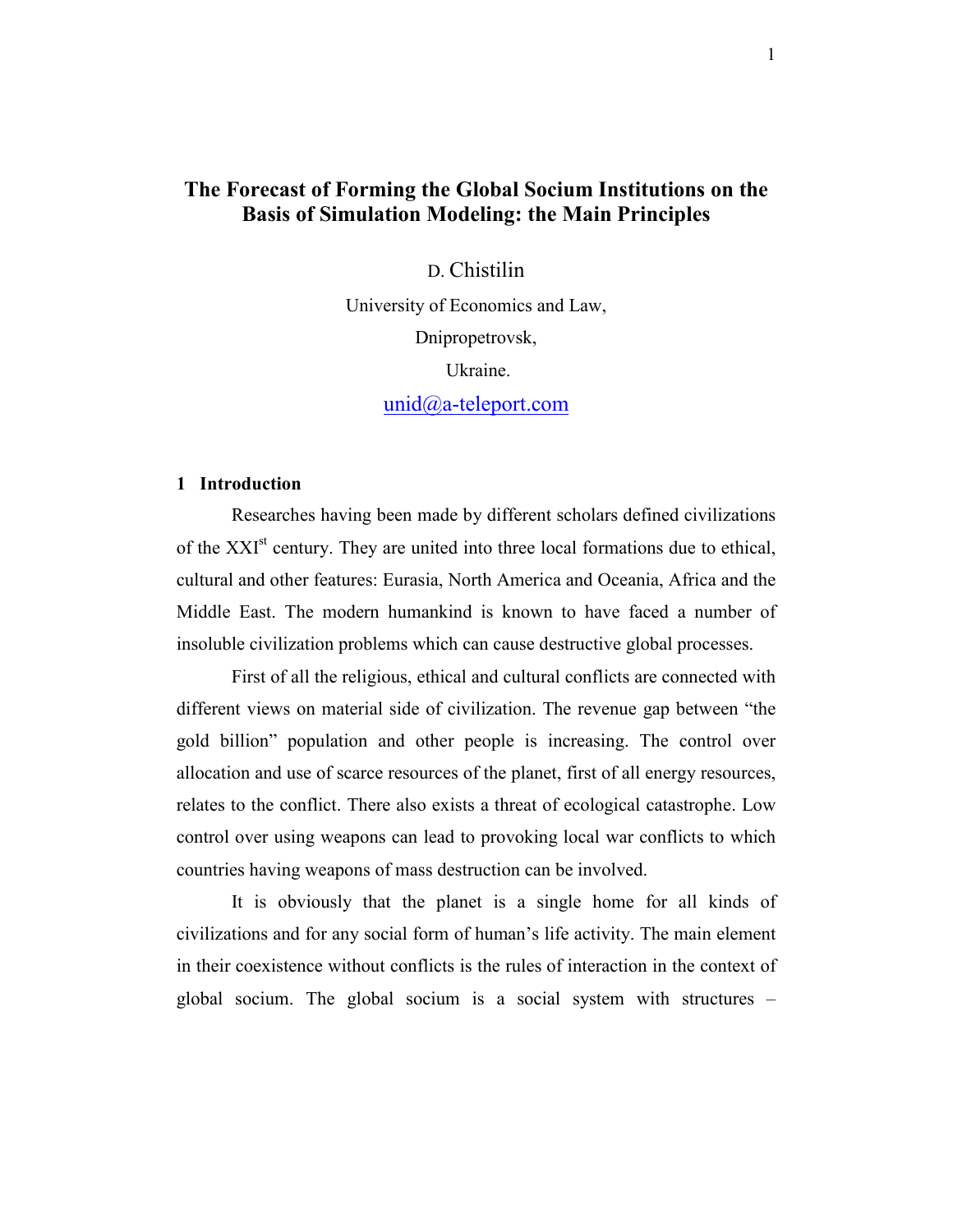institutions that define the rules of interaction between countries (ordinary agents) of the global system.

Countries being ordinary agents of a social system (the global socium) form regional and civilized systems. Every outlined local civilization can be viewed as group unions of countries that participate in international exchange of resources on the basis of international labor division. Thus, functioning of "the global socium" system that is based on existent regional and global institutions can be considered as regional and global institutions.

In the context of growing conflict tendencies of the  $XXI<sup>st</sup>$  century it is getting evident that existent institutions of the global socium – supranational organizations and the system of international exchange of resources – do not provide development of the global civilization without conflicts. Therefore the most urgent task of nowadays is to make a forecast as to forming such social institutions that can guarantee coexistence of local civilizations without conflicts as well as sustainable development of the global socium of the XXI<sup>st</sup> century.

The system of rules about interaction between civilizations as a political structure of the global socium of the  $XXI<sup>st</sup>$  century on the basis of the common planetary constitution can be referred to these institutions. The system of international monetary and financial relations that is the basis for exchange of resources among civilizations should be stated in the common planetary constitution as well.

 "The global socium" system is aimed at maintaining its homeostasis or keeping humankind safe. Sustainable development of humankind lies in maintaining the global system integral for a long period of time. The necessary condition for this sustainable development is institutions which provide compromise base for interaction between local civilizations within the global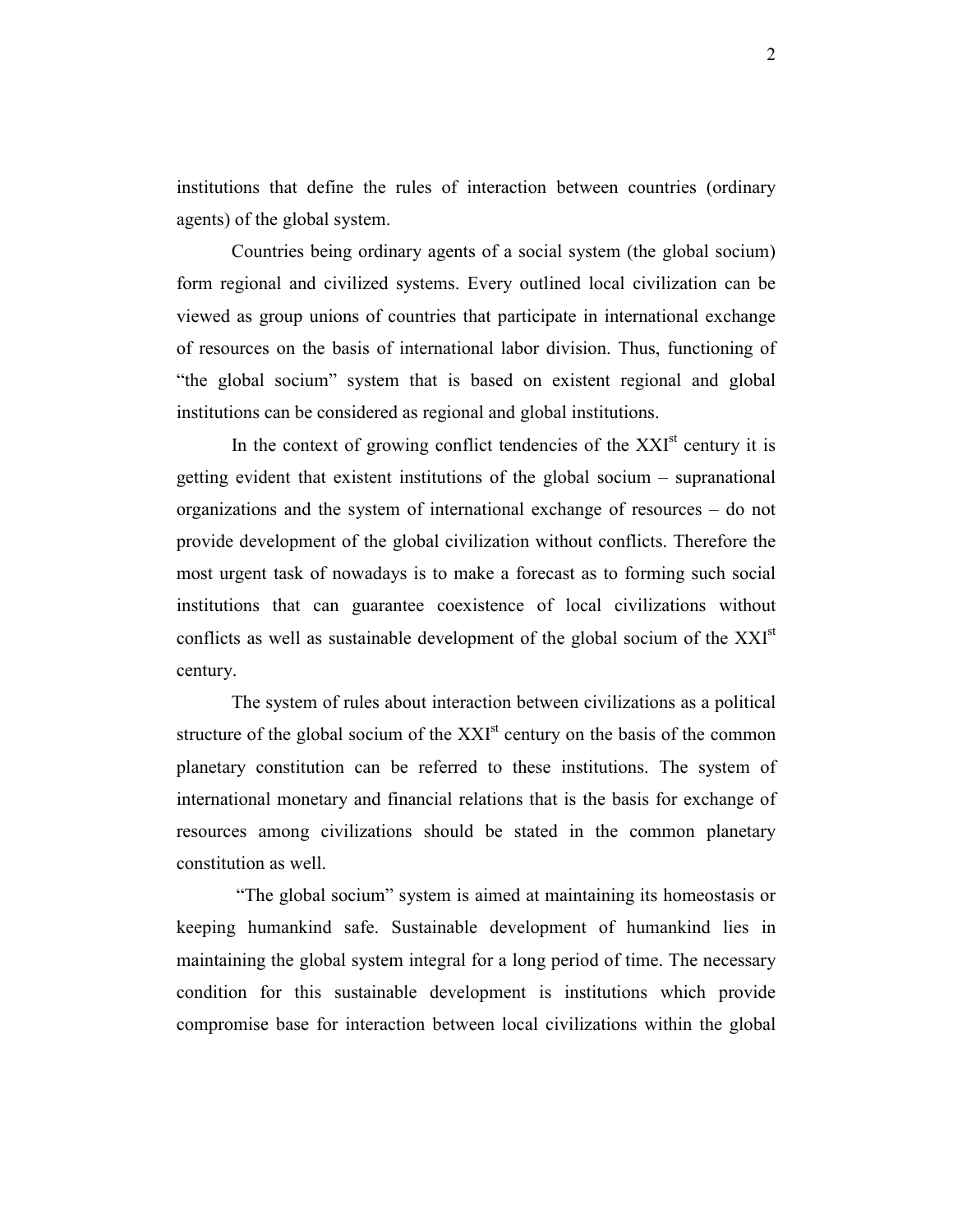socium. To solve this task we need to define conditions which form both stability of a social system "the global socium" and boundary limits of stability ensured by rules of interaction and in the context of which sustainable development occurs.

Thus, the forecast concerning sustainable development of the global civilization is the task of forecasting and forming institutions of the global socium which can provide sustainable development of humankind.

The solution of the task about defining conditions of sustainable development of "the global socium" system helps us to make the following conclusions:

- general approach allowing us to describe the main properties of "the global socium" system in a simplified form and its development with indicating feature parameters.
- mathematical formalization of "the global socium" system and its development basing on outlined characteristics as a non-linear dynamic system.
- making simulation modeling on the basis of laid down system of differential equations describing development of the global socium.
- analysis of experiment results that can help to realize the following items:
	- o about the character of "the global socium" system behavior in the process of development.
	- o about the main system properties that form the process of development and its stability.
	- o about conditions for system functioning; the conditions have to be implemented to provide stability of development.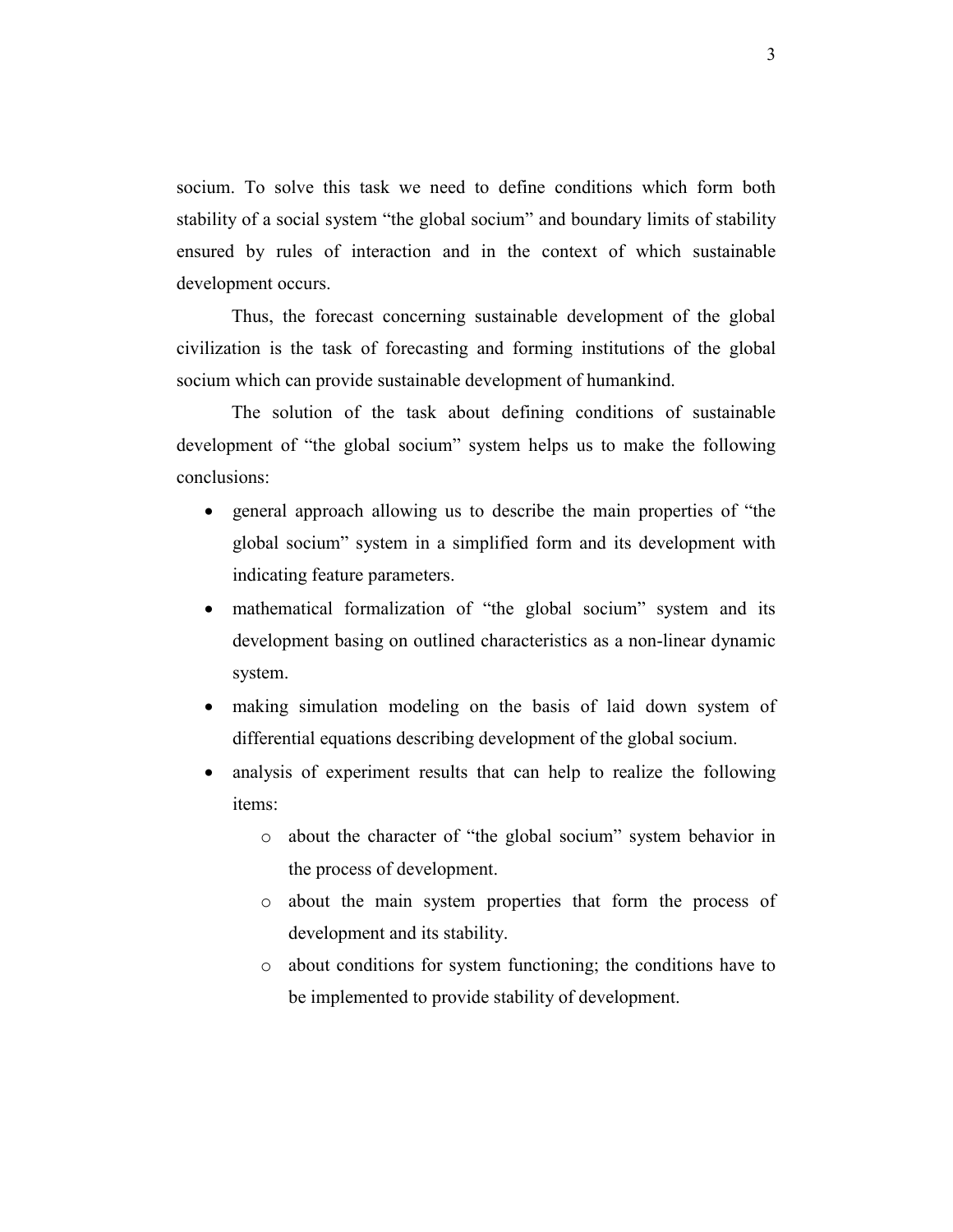# **2. Sustainable development of the global civilization: system approach**

The author of the monograph "Self-organization of the World Economy" formulated the concept of development and self-organization of a social system the world economy (the global socium) and made the corresponding model. The model represents the main characteristics of the system itself and its development. The model is represented in the figure 1.

The system development is regarded as the process of changes in system states. Every system state has a structural and quantitative characteristic and specific time interval during which the structure keeps its integrity.

The model of the world economy development describes the system behavior within the period 1825-2035.

The idea about development process lies in the base. The process is considered as accumulating structural information on the basis of mechanism of self-organization as the result of struggle between two contrary tendencies: organization and disorganization. Definite structural and quantitative characteristics allow us to define three states of the world economy system in the process of its development. The first two states are real whereas the third one is predicted. The structural characteristic for every state is the system of international monetary and financial relations that function during specific time interval. Political structure of the global socium – availability or absence of supranational institutions of regulating interactions among ordinary system agents as to exchange of resources on the basis of international labor division – can also be referred to structural characteristics.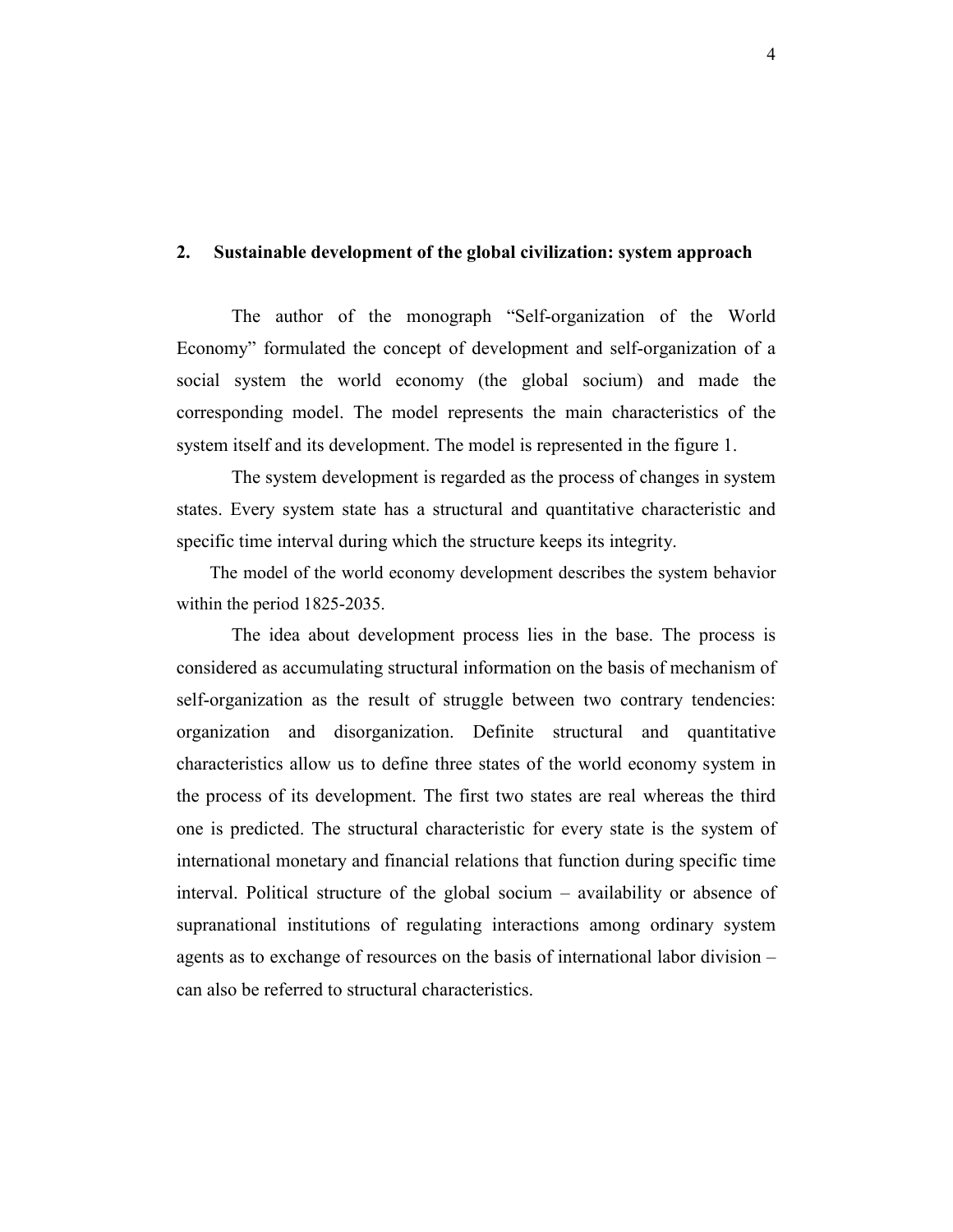The process of GDP growth for countries that participate in international exchange of resources can be called the quantitative characteristic. Countries making up the so-called "triad": Europe – the USA – Japan are taken as the base as more than 60% of world goods turnover during specific time interval falls on these countries.

Every state of the global socium system corresponds to a 70-year cycle of development. Every cycle combines conflict as well as non-conflict phase of development. A conflict phase is implemented through the bifurcation mechanism of development and low rates of GDP growth. Non-conflict phase is implemented through the adaptation mechanism of development and uneven increase in GDP. Every phase of a cycle corresponds to a definite period of development that changes each other like mechanisms of development.

We consider sustainable development as a change in system states that keep its integrity and maintain it within boundary limits of stability for a long period of time. It happens on the basis of forming a new structure of a system with adaptation to environmental pressure: population growth and limited resources. The stated above conflict trends are external demonstration of the pressure.

Thus, we have the following description of the global civilization (the world economy) system development.

# **3. Development and Self-Organization of the World Economy System.**

According to already defined criteria, the historical period, that is being studied, concerns development of the world economy system for over the period from 1825 till 2035.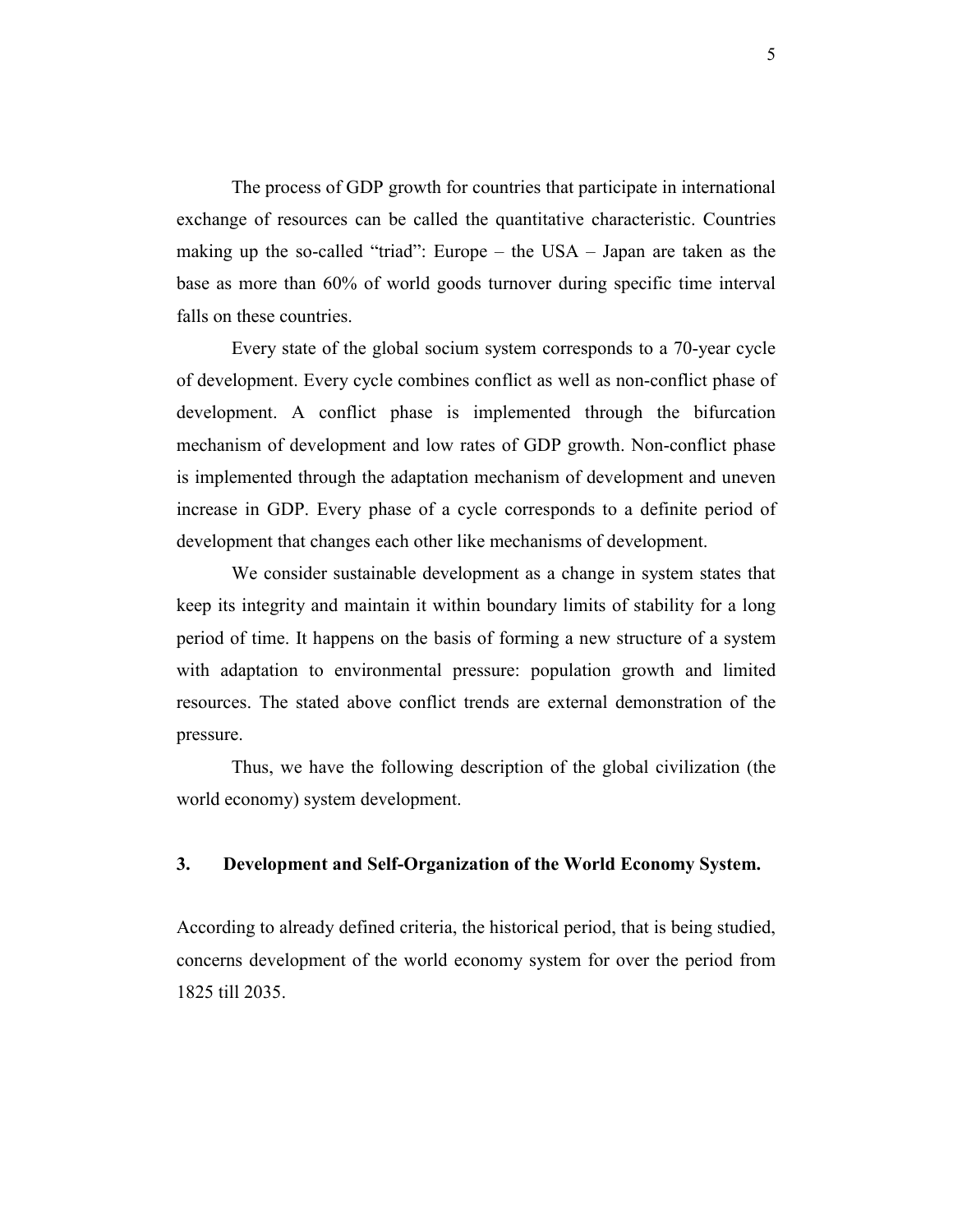Basing both on the periods when indicated systems of international monetary relations are functioning and on the quantitative characteristics we define the time limits when three states of the world economy system exist in the process of its development. In other words we determine the time periods as to three cycles and six periods of development of "the world economy" system. [figure 1]

These time limits are represented as follows:

#### **The first state**

The first cycle of the world economy system development is the period when the gold standard system functions: 1825 – 1875 – 1895.

1. **The first period in the first cycle** of "the world economy" system development:

• the period from 1825 till 1875. Transformational period. The period of forming the gold standard system;

- the period when the bifurcation mechanism of development is functioning;
- the rate of the world economy growth corresponds to 1.5%.

2. **The second period in the first cycle** of "the world economy" system development:

- the period from 1875 to 1895. The period of active functioning of the gold standard system;
- the period when the adaptation mechanism of development is functioning;
- the rate of the world economy growth corresponds to 2.6%.

#### **The second state.**

The second cycle of "the world economy" system development is the period when the Bretton Woods system functions – 1895–1945–1965.

1. **The third period in the second cycle** of the world economy system development: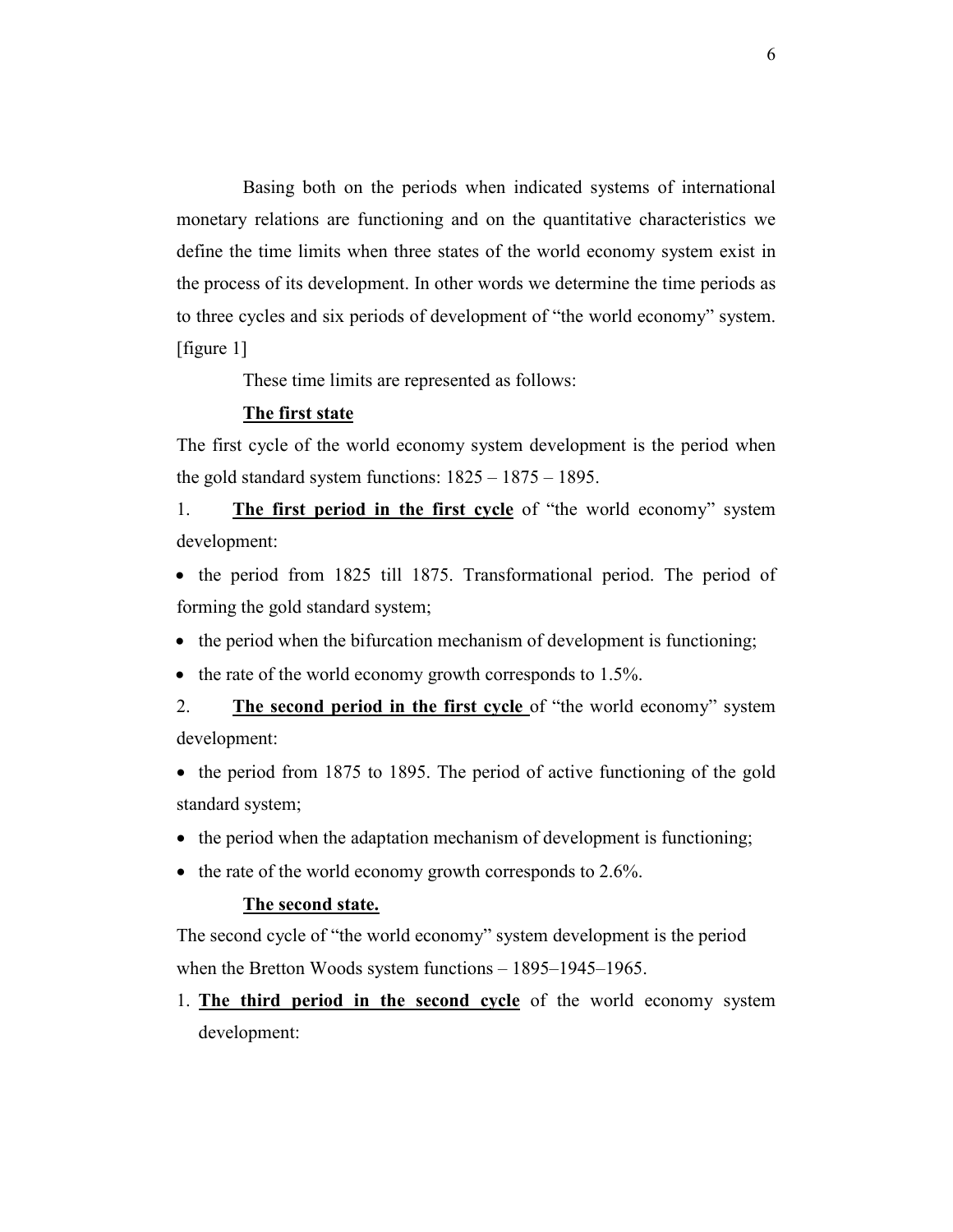- the period from 1895 till 1945. Transformational period of forming the Bretton Woods system;
- the period when the bifurcation mechanism of development is functioning;
- the rate of the world economy growth corresponds to 1.8%.
- 2. **The fourth period in the second cycle** of development:
- the period from 1945 till 1965. Active functioning of the Bretton Woods system;
- the period when the adaptation mechanism of development is functioning;
- the rate of the world economy growth corresponds to 5%.

#### **The third state**

The third cycle of "the world economy" system development is the period of Jamaican system – 1965 – 2015 – 2035.

- 1. T**he fifth period in the third cycle** of "the world economy" system development is the period of transforming the system of international monetary relations and forming its new structure;
- the period from 1965 till 2015;
- the period when the bifurcation mechanism of development is functioning;
- the rate of the world economy growth corresponds to 3.4%.
- 2. **The sixth period in the third cycle** of the world economy system development is the period which can be forecast, the period of active functioning of a new system of the international monetary relations:
- the period from  $2015 2035$  (predicted);
- the period when the adaptation mechanism of development is functioning;
- the rate of the world economy growth corresponds to  $8 9%$  (predicted).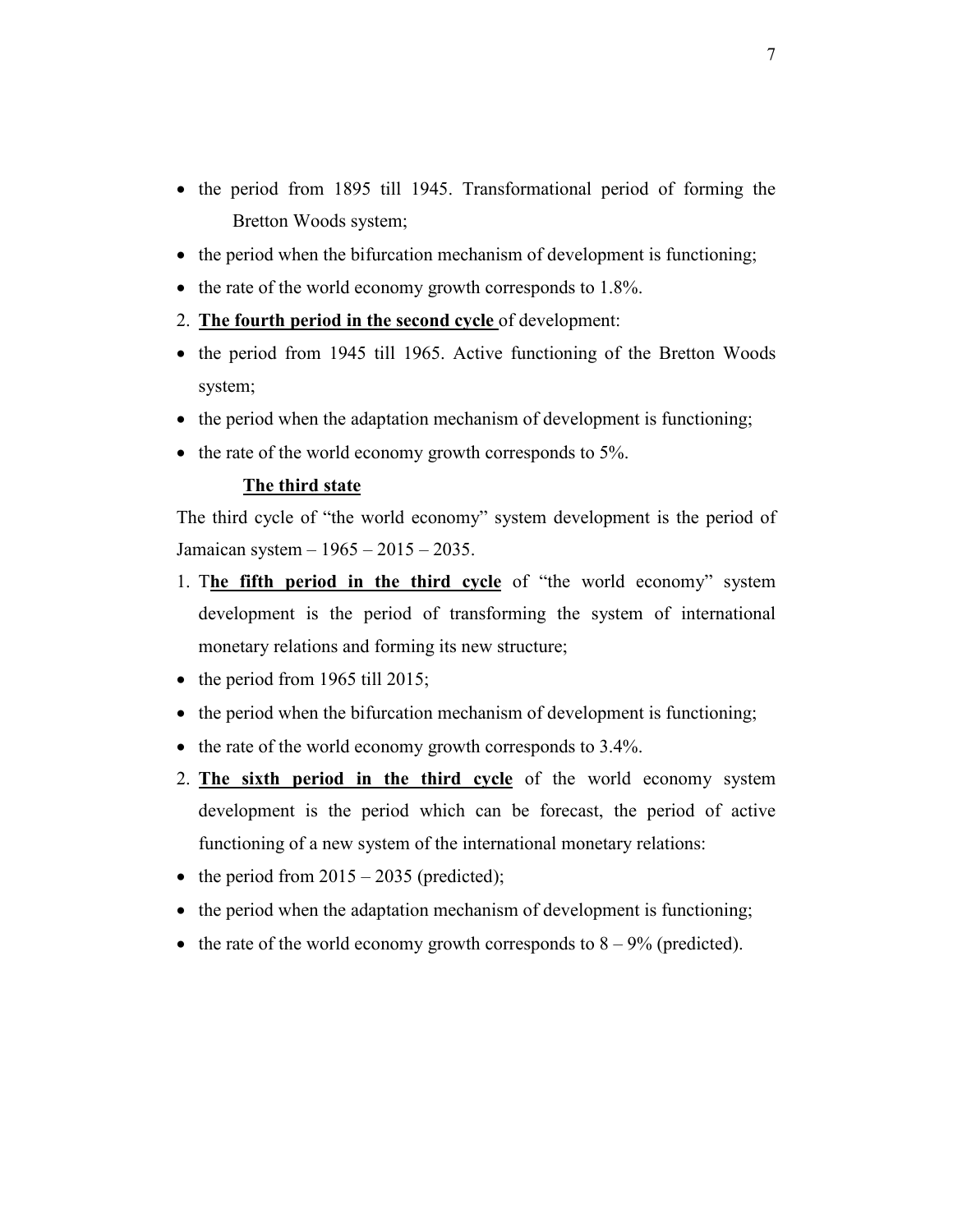| .011F |  |
|-------|--|
|       |  |
|       |  |

| States of | Time      | Periods of           | Structural              | Mechanisms of      | Quantitative    |
|-----------|-----------|----------------------|-------------------------|--------------------|-----------------|
| the       | intervals | functioning          | characteristic of       | implementation     | characteristic. |
| world     |           |                      | the state               |                    | Development     |
| economy   |           |                      |                         |                    | rates in        |
| system    |           |                      |                         |                    | percentage      |
|           |           | the Ist              | Functioning of          | <b>Bifurcation</b> |                 |
| The first |           | 1825-1875            | Gold<br>the<br>Standard |                    | 1,5             |
|           | 1825-     |                      | of<br>system            | Adaptation         |                 |
| state     | 1895      | the IInd             | international           |                    | $2,6-3$         |
|           |           | 1875-1895            | monetary                |                    |                 |
|           |           |                      | relations               |                    |                 |
|           |           | the IIIrd            | Functioning of          | <b>Bifurcation</b> | 1,8             |
| The       |           | 1895-1945            | <b>Bretton</b><br>the   |                    |                 |
| second    | 1895-     |                      | Woods system            | Adaptation         |                 |
| state     | 1965      | the IV <sub>th</sub> | of international        |                    | 5               |
|           |           | 1945-1965            | monetary                |                    |                 |
|           |           |                      | relations               |                    |                 |
|           |           | the Vth              | Functioning of          | <b>Bifurcation</b> | 3,4             |
| The       |           | 1965-2015            | Jamaican<br>the         |                    |                 |
| third     | 1965-     |                      | of<br>system            | Adaptation         |                 |
| state     | 2035      | the VIth             | international           |                    | forecast        |
|           |           | 2015-2035            | monetary                |                    | $8-9$           |
|           |           |                      | relations               |                    |                 |

Basing on the system states outlined above we form the model of selforganization and development of the world economy. (Figure 1)

# **4. Sustainable development of the global civilization – non-linear dynamic system**

Above-stated model of development and self-organization of the global socium system (the world economy) allows us to make the following conclusions about properties of the model under research.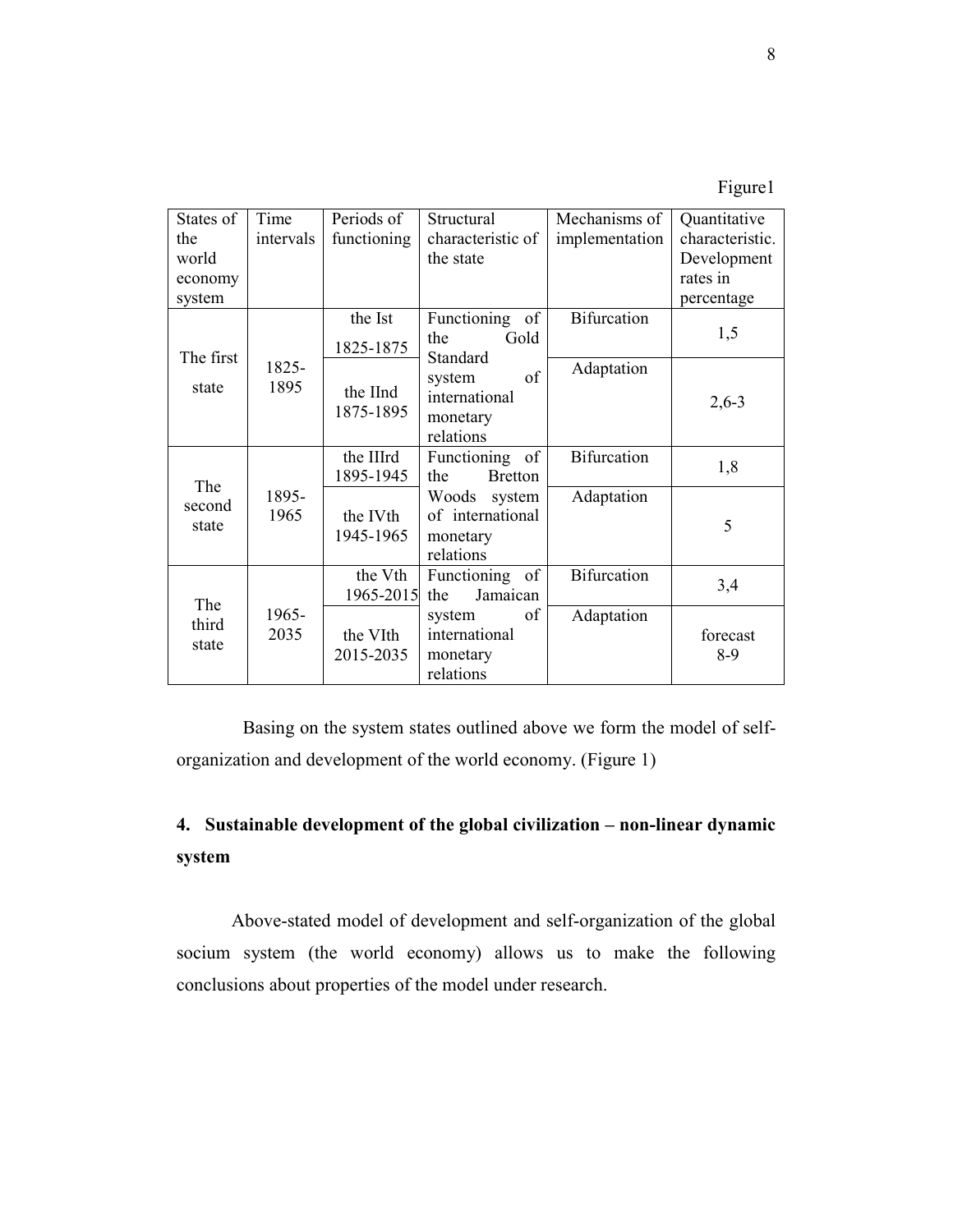Two contrary processes that initially come to be the natural quality of the system itself lie in the base of system development. These processes are: the process of producing goods in conditions of limited resources and the process of their consumption in conditions of its unlimited growth.

The factor that produces dynamics is population growth for a long period of time.

The natural property of the system – dissipation of resources – is expressed by unlimited consumption of goods in conditions of limited resources for their consumption; it also predetermines the necessity of independent forming the system structure in order to provide efficient resource allocation for production and goods for consumption, i.e. self-organization. The natural property of the system – non-equilibrium – is also caused by two contrary trends.

All hierarchic types of the social system have the property of production and consumption, for example, a country, a regional, civilized system and a global civilization. We can see the fractal symmetry of the main properties of the social system "the global civilization".

The system development happens by cycles with the interval of about 70 years. Every cycle of development goes through a conflict stage (50 years) and a nonconflict stage (20 years). They are implemented through the bifurcation and the adaptation mechanisms of development correspondingly. Old system relations are being restructured and new relations are being formed at the stage when the bifurcation mechanism of development works. This process is followed by decreasing quantitative indicator of development.

Whereas at the stage of the adaptation mechanism the development occurs without conflicts and is followed by uneven growth of quantitative indicator. Every cycle of development corresponds to one system state. Every consecutive state of the system possesses more complex structure and from the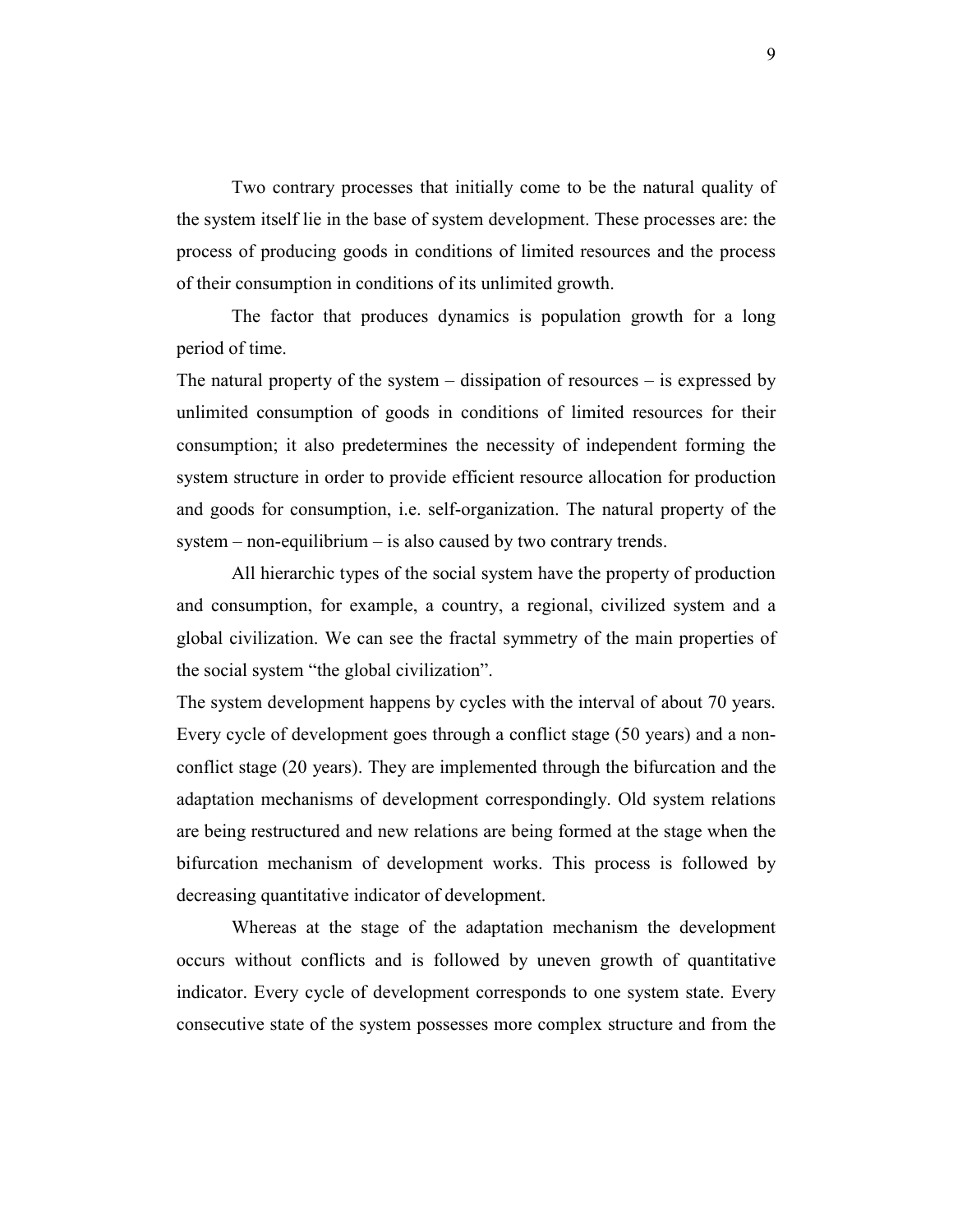economic viewpoint it is more effective than the previous one: it provides the system integrity in conditions of the environmental pressure. Stability has its borders within which sustainable development occurs. When the system leaves the limits of stability it stimulates states of extremely non-equilibrium kind. It also leads to further indefinite behavior of the system where the global conflict can happen or self-destruction of the humankind can be one of the possible versions of development.

Therefore the main condition for keeping the system integral consists in maintaining stability of the system "the global civilization". **The main objective of studying non-linear dynamic system behavior – development of the global civilization on the basis of modeling and conducting numerical experiments – is to calculate the stability limit as well as the conditions for maintaining the system within the estimated borders**

We can also see the complication of the system structure: selforganization in the form of the mechanism that implements sustainable development on the basis of spontaneous complication of the system structure.

We can make the conclusion that "the global civilization" system has properties peculiar to non-linear dynamics. The system can function in two different modes – bifurcation and adaptation converting from one functioning mode to another one in the developmental process. The system has the property of self-organization as well. The main function of the system lies in the development through which its aim (to maintain the integrity) is implemented.

The processes of production and consumption are regarded as the main properties of the system that generates development.

The fact that the system is maintained in limits of sustainable development through the process of development helps to keep the system integrity.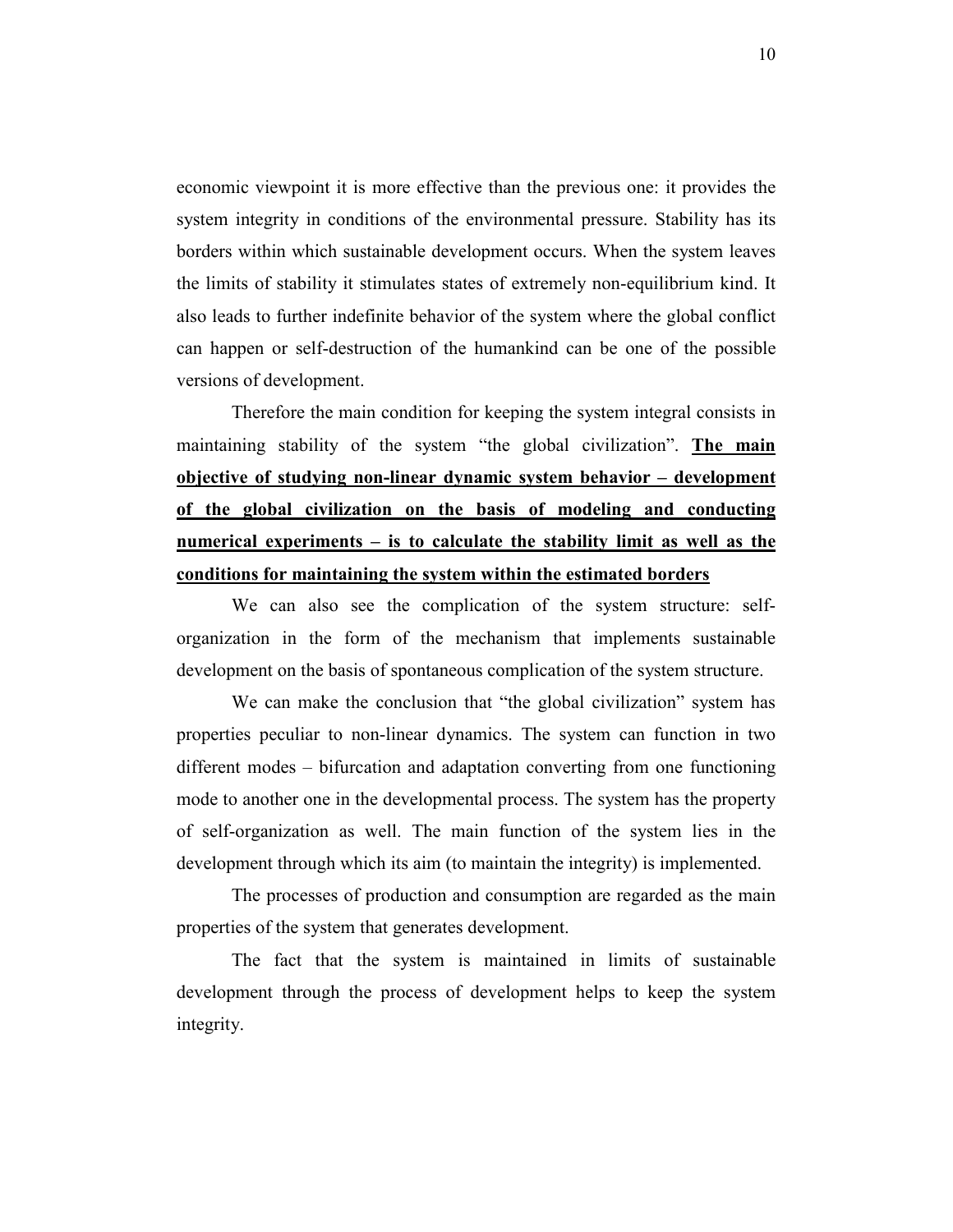

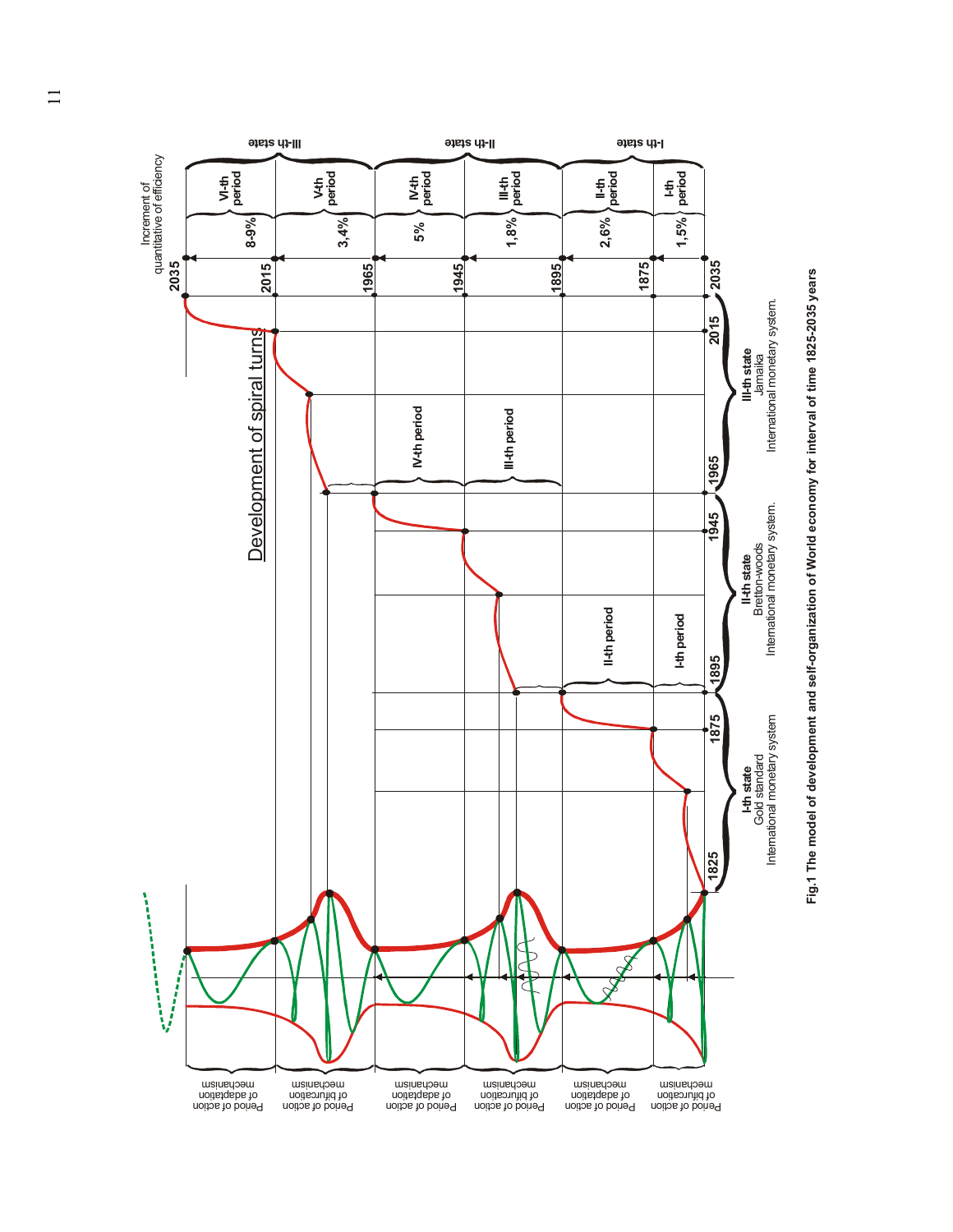### **5. Formalization of the global civilization system development**

The global civilization system is regarded as global economic environment where countries and their group organizations are ordinary agents. Every agent has the same properties as the system: they can be open, nonequilibrium, dissipative, self-organizing; they can also have the aim – to maintain integrity through the main function (development). Development is caused by contrary processes – the process of production and the process of consumption and is implemented through two types of the development mechanism: the bifurcation mechanism and the adaptation mechanism.

We can watch the fractal symmetry of all general properties ranging from the global system to its ordinary agent.

Development, the main function of the system, is viewed as the movement of economic environment. Basing on the assumption about maintaining boundary limits of system stability we solve the task of stable movement of environment and sustainable development of the global civilization in the context of fixed main properties and system characteristics.

At the first stage we study behavior and properties of an abstract nonlinear dynamic system on the basis of reduction and fractal symmetry of the main properties. At the second stage we model and examine the behavior of specific system "the global civilization".

#### **6. Modeling of development of the system "global civilization".**

On the basis of outlined properties we make a mathematical model of non-linear dynamic system – development of the global civilization, where: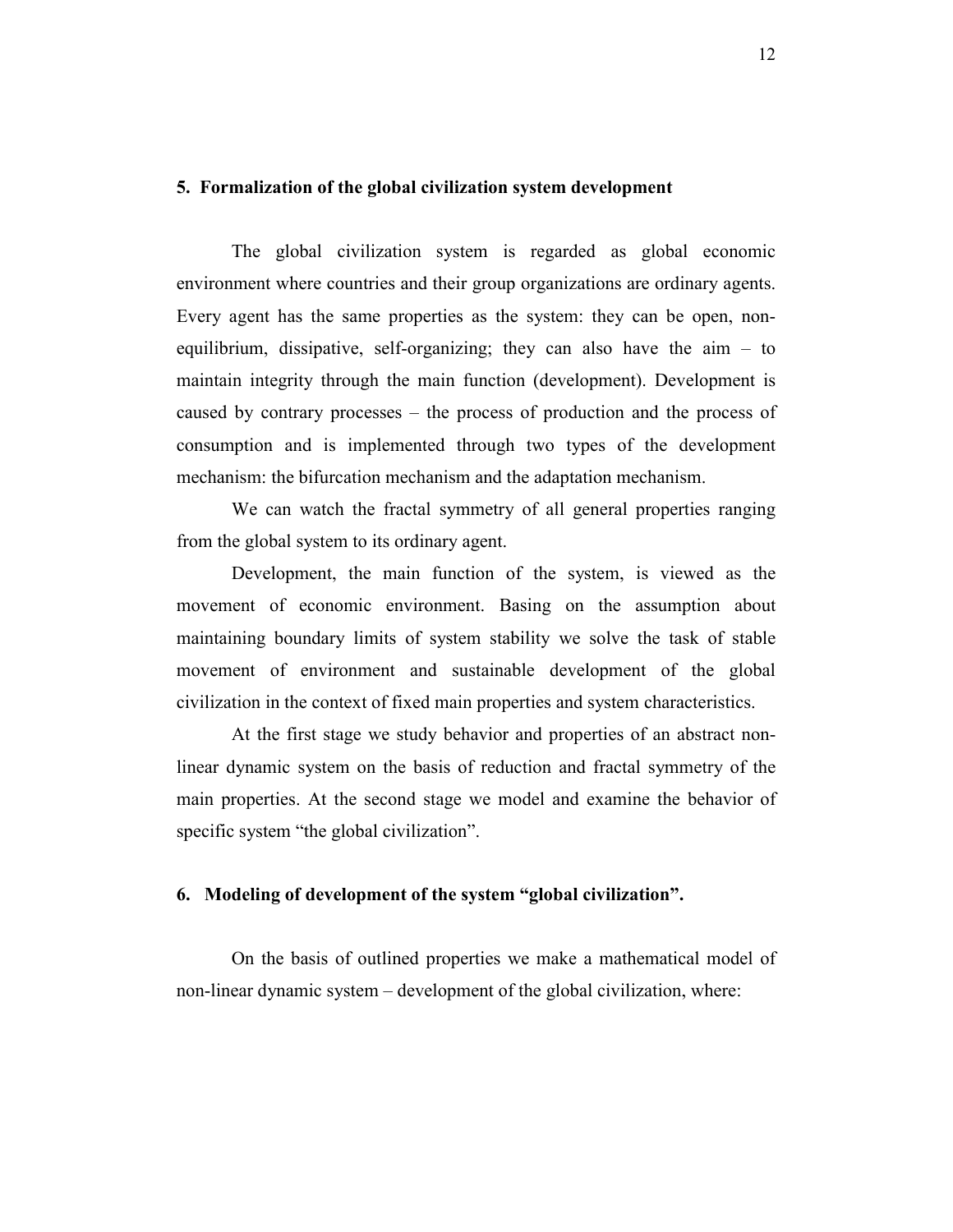- phase changes ordinary agents, having the property of production and consumption
- space to which they belong to phase space or global economic environment
- the main function is development expressed by movement of global economic environment

Thus, we make a non-linear system of differential equations that describe the main properties of an object where an equation of environmental movement will be the system solution. Then basing on numerical experiment we examine the properties of an equation of environmental movement.

## **7. Objectives of simulation modeling**

1. To get some idea as to qualities and properties of attractors in the given system of both modes of functioning which the system forms in the development process. Attractors are mathematical images of determined modes of functioning. Change of modes – switch of functioning from an ordinary to a chaotic (bifurcation) mode shows the change of quantity and character of attractors. In "the global civilization" system attractors are supranational institutions that determine rules of behavior for system agents. These attractors also decrease indefinite trajectory of development which helps to maintain system stability in a mathematical sense of description. Thus we receive a mathematical concept of institutions necessary for maintaining sustainable development of global civilization system.